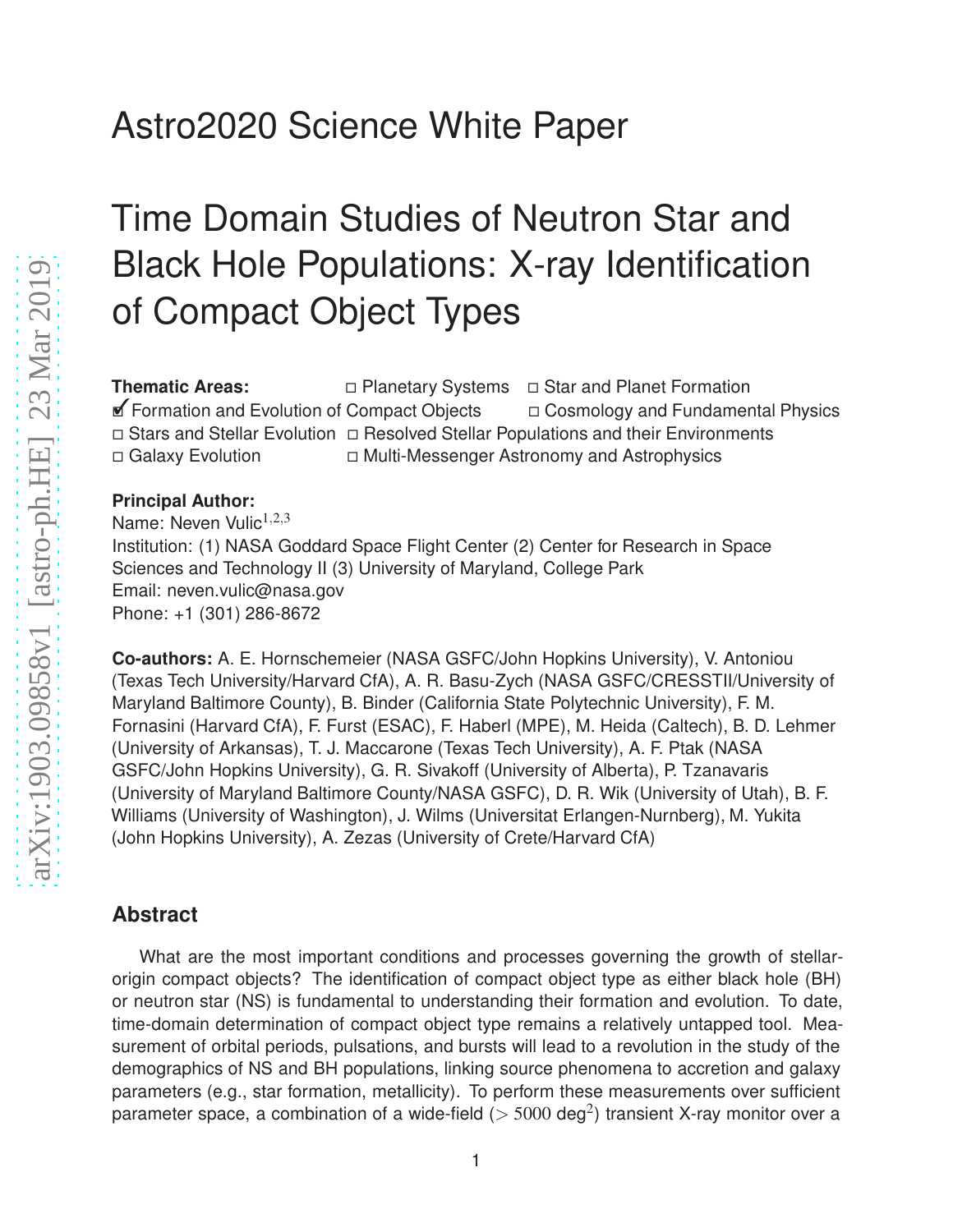dynamic energy range ( $\sim$   $1-100$  keV) and an X-ray telescope for deep surveys with  $\lesssim$  5 $^{\prime\prime}$  PSF half-energy width (HEW) angular resolution are required. Synergy with multiwavelength data for characterizing the underlying stellar population will transform our understanding of the time domain properties of transient sources, helping to explain details of supernova explosions and gravitational wave event rates.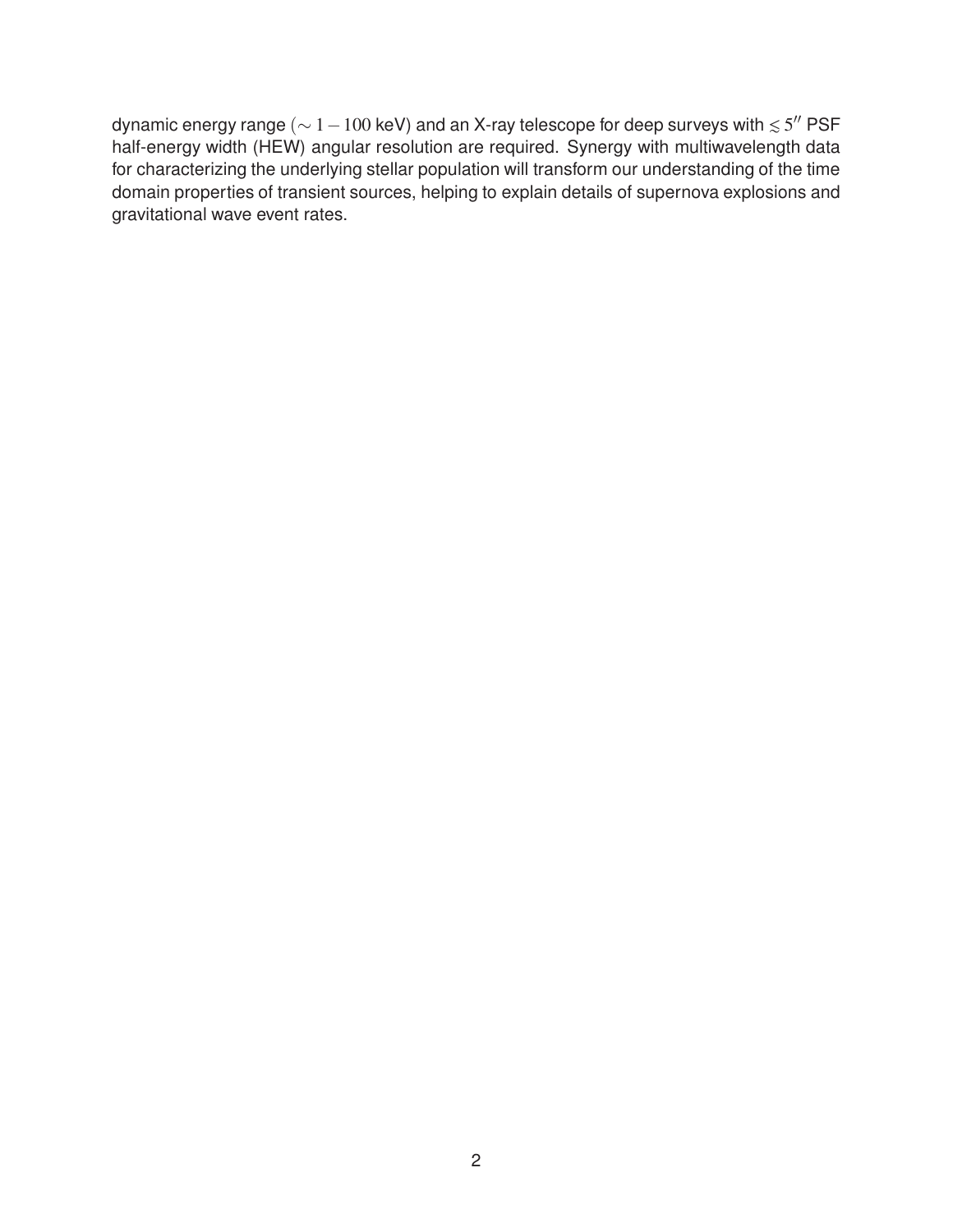#### **1 Introduction**

The end result of the evolution of massive stars is the production of a population of NS and BH. These stellar-origin compact objects grow through two main channels: accretion and mergers. The accretion growth, which is likely the dominant mode, is affected by star formation, stellar evolution, and binary processes such as the strength of stellar winds, the common envelope phase, and the initial mass function. Merger growth (e.g., gravitational wave sources) gives us a unique snapshot view of the masses of stellar origin compact objects, which is also connected to stellar evolution and star formation processes in the Universe. It is critically important that we better understand NS/BH populations. As remnants of supernova explosions and the end states of massive stars, they allow us to probe key phases in stellar evolution and death. Also, in addition to understanding the progenitor paths for gravitational wave sources, the X-ray emission from this population likely plays an important role in the early heating of the primordial intergalactic medium (IGM) at  $10 < z < 20$  (e.g. [Fragos et al.,](#page-7-0) [2013;](#page-7-0) [Mesinger et al.,](#page-8-0) [2014](#page-8-0); [Pacucci et al.,](#page-8-1) [2014;](#page-8-1) [Madau & Fragos](#page-8-2), [2017](#page-8-2); [Sazonov & Khabibullin,](#page-8-3) [2017](#page-8-3); [Das et al.,](#page-7-1) [2017](#page-7-1)).

We have had an explosion of information on the overall energy output (including refinement of key population properties) from accreting compact objects detected via X-ray emission over the age of the Universe, thanks to a suite of X-ray observatories (e.g. [Lehmer et al.](#page-7-2), [2010;](#page-7-2) [Stiele et al.,](#page-8-4) [2011](#page-8-4); [Mineo et al.,](#page-8-5) [2012](#page-8-5); [Fragos et al.](#page-7-0), [2013;](#page-7-0) [Mineo et al.,](#page-8-6) [2014;](#page-8-6) [Lehmer et al.](#page-7-3), [2014](#page-7-3); [Basu-Zych et al.,](#page-7-4) [2016](#page-7-4); [Haberl & Sturm,](#page-7-5) [2016](#page-7-5); [Peacock & Zepf,](#page-8-7) [2016](#page-8-7); [Vulic et al.](#page-8-8), [2018](#page-8-8)). Key breakthroughs have come via X-ray imaging by *Chandra/XMM-Newton* in the  $0.3 - 10$ keV energy band and NuSTAR at *E* > 10 keV, combined with emerging multi-messenger constraints on mergers from gravitational wave observatories such as LIGO. Properties of NS and BH populations have been reliably connected to galaxy properties such as star formation rate (SFR), stellar mass  $(M<sub>*</sub>)$ , stellar age, and metallicity, and has been studied over significant intervals of cosmic time. However, nearby galaxy surveys have long classified X-ray binaries (XRBs) by the mass category of their donor stars, high-mass (HMXB) and low-mass (LMXB). The identification of the compact-object type has been limited to XRBs in our Galaxy, the Magellanic Clouds, and a few of the brightest nearby extragalactic systems.

There are a number of methods that have been used to determine the compact object type in XRBs. The most reliable to date are in the X-ray time domain. The detection of coherent pulsations and/or a Type I X-ray burst provides confirmation that the object is a NS. Otherwise, Kepler's third law is required to determine the mass of the compact object in the XRB and classify it as a NS or BH. Quasiperiodic oscillations from the ultraluminous X-ray sources (ULX) M82 X-1 and NGC 1313 X-1 [\(Pasham et al.,](#page-8-9) [2014](#page-8-9), [2015\)](#page-8-10) have also been used to obtain mass estimates for candidate BHs. These methods require high signal-to-noise data only available for a handful of the brightest extragalactic sources. Time domain studies of compact object populations have thus not yet been possible outside the Milky Way and Magellanic Clouds.

**Compact object formation is important for a wide range of topics in astronomy and astrophysics.** We can improve our understanding of hard-to-model supernova explosions if we more accurately map them to their resulting stellar remnants. The demographics of BH and NS populations are required to determine formation rates for gravitational wave events. Here we discuss some important, yet poorly understood populations (e.g., ULXs, pulsars, Wolf-Rayet XRBs, and some enigmatic ultraluminous burst sources) that would yield key insight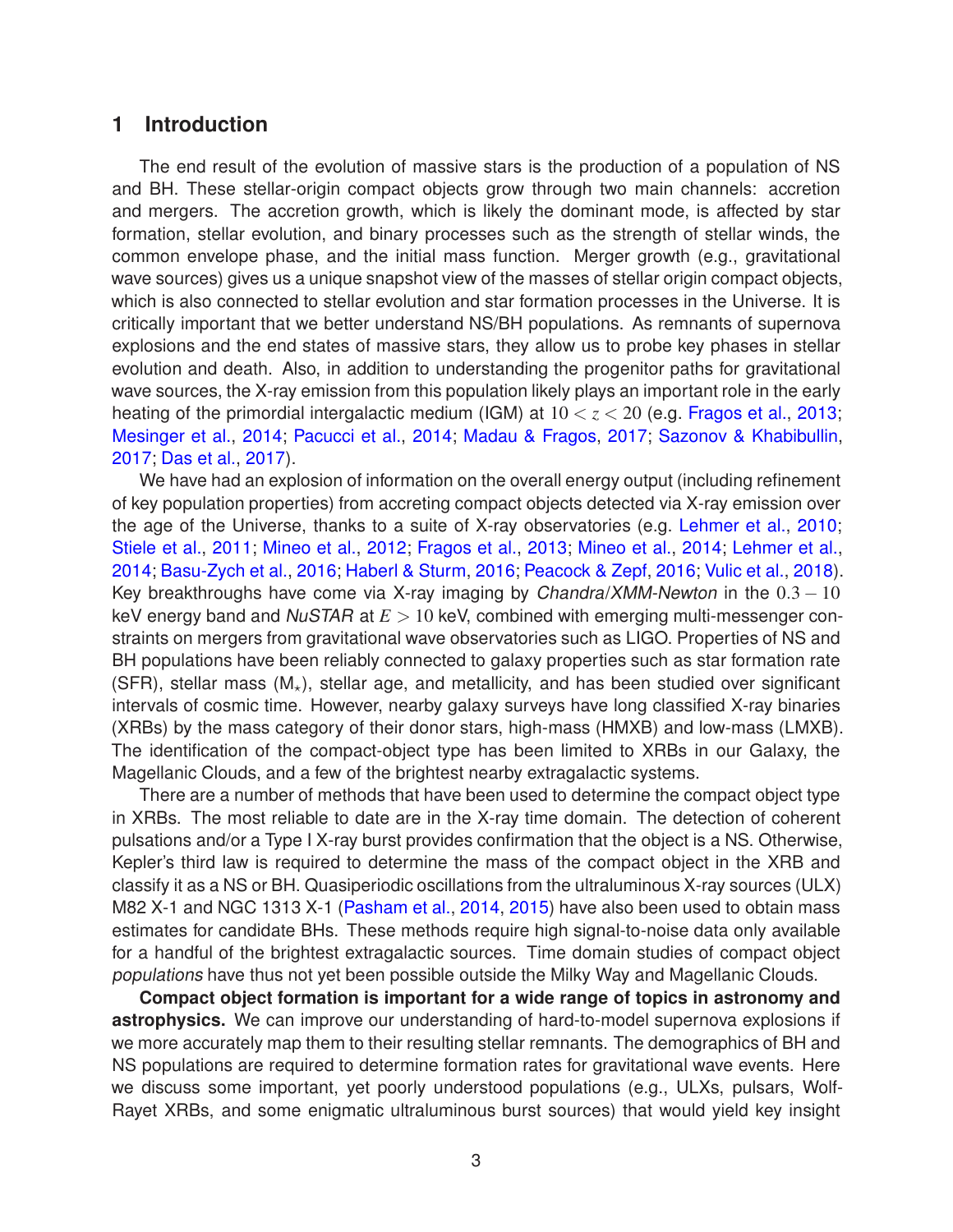<span id="page-3-2"></span>into these topics via X-ray measurements of spin/orbital periods, bursts, and complementary multiwavelength constraints.

#### **2 Ultraluminous X-ray Sources & Pulsar Populations**

ULXs are off-nuclear X-ray sources having X-ray luminosities  $L_{\mathrm{X}}$ ≳ 10<sup>39́</sup> erg s $^{-1}$  (0.5  $-$ 10 keV) that exceed the Eddington luminosity for a  $\approx 10$   $M_{\odot}$  BH, assuming isotropy. ULXs were generally thought to be massive, possibly-beamed, stellar-mass BHs, or intermediate-mass BHs accreting at sub-Eddington rates. The detection of coherent pulsations from 4 ULXs in nearby galaxies<sup>[1](#page-3-0)</sup> with *XMM-Newton/NuSTAR* and one source in the Milky Way (detected with Swift and Fermi) has demonstrated that NSs are capable of producing the high luminosities that previously were thought to be the domain of BH systems [\(Bachetti et al.,](#page-7-6) [2014;](#page-7-6) Fürst et al., [2016](#page-7-7), [2017](#page-7-8); [Israel et al.](#page-7-9)[,](#page-7-11) [2017a](#page-7-9)[,b;](#page-7-10) Carpano et al., [2018;](#page-7-11) [Kosec et al.,](#page-7-12) [2018](#page-7-12); [Walton et al.](#page-8-11), [2018](#page-8-11); [Wilson-Hodge et al.](#page-8-12), [2018](#page-8-12)). Figure [1](#page-3-1) shows the peak  $L_X$  of known ULX pulsars as [a function of distance](#page-8-13).



<span id="page-3-1"></span>Figure 1: **Some NSs emit as much as 100 times above the Eddington limit and we do not yet understand how.** Peak  $L_X$  (0.5 – 10.0 keV) vs. host galaxy distance for currently known ULX pulsars. The sensitivity and collecting area of current X-ray telescopes limit the detection of ULX pulsars having  $L_{\rm X} \simeq 10^{39}$  erg s $^{-1}$  to  $d \approx$  5 Mpc.

Wiktorowicz et al. [\(2017\)](#page-8-13) simulated isolated binaries using the STARTRACK population synthesis code, finding that NS were the dominant ULX accretors a few hundred Myr post-starburst. Current X-ray telescopes have the ability to detect pulsations from ULXs with  $L_X \simeq 10^{39}$  erg s<sup>-1</sup> out to *d* ≈ 5 Mpc (∼ 20% pulsed fraction). We are therefore unable to search for pulsations within the known population of  $>$  400 ULXs (all with  $L_{\rm X}$   $\gtrsim$   $10^{39}$  erg s $^{-1}$ ) that have been detected out to  $d \approx 200$  [Mpc, even though 80% are within 50 Mpc](#page-7-14) [\(Liu,](#page-7-13) [2011](#page-7-13); [Walton et al.,](#page-8-14) [2011;](#page-8-14) Earnshaw et al., [2019\)](#page-7-14). Detailed surveys of nearby ULXs are necessary for statistically-significant studies of their population characteristics (e.g., variability/pulsed fraction, age dependence, spin period distribution) in addition to compact object identification.

X-ray timing analysis can also be extended to the general (non-ULX) X-ray pulsar population in a range of formation environments in nearby galaxies. Currently, X-ray pulsar pop-ulations can only be studied in the Milky Way and Magellanic Clouds (e.g. [Haberl & Sturm](#page-7-5), [2016](#page-7-5); [Antoniou et al.,](#page-7-15) [2010](#page-7-15); [Antoniou & Zezas,](#page-7-16) [2016](#page-7-16)). In a single year, the Swift SMC survey detected Type I X-ray bursts and orbital periods for 6 Be-XRBs [\(Kennea et al.,](#page-7-17) [2018\)](#page-7-17), systems that are useful for predicting gravitational wave event rates. To extend ULX pulsar detection from  $d \approx 5$  to 25 Mpc and study non-ULX pulsars beyond the Magellanic Clouds, an X-ray telescope must have sufficient throughput to detect sources with flux  $\sim 10^{-17}$  erg cm<sup>-2</sup> s<sup>-1</sup> within

<span id="page-3-0"></span><sup>&</sup>lt;sup>1</sup> Also t[he candidate ULX pulsar M51 ULX8, inferred from the cyclotron resonance scattering feature \(](#page-7-18)Brightman et al., [2018\)](#page-7-18).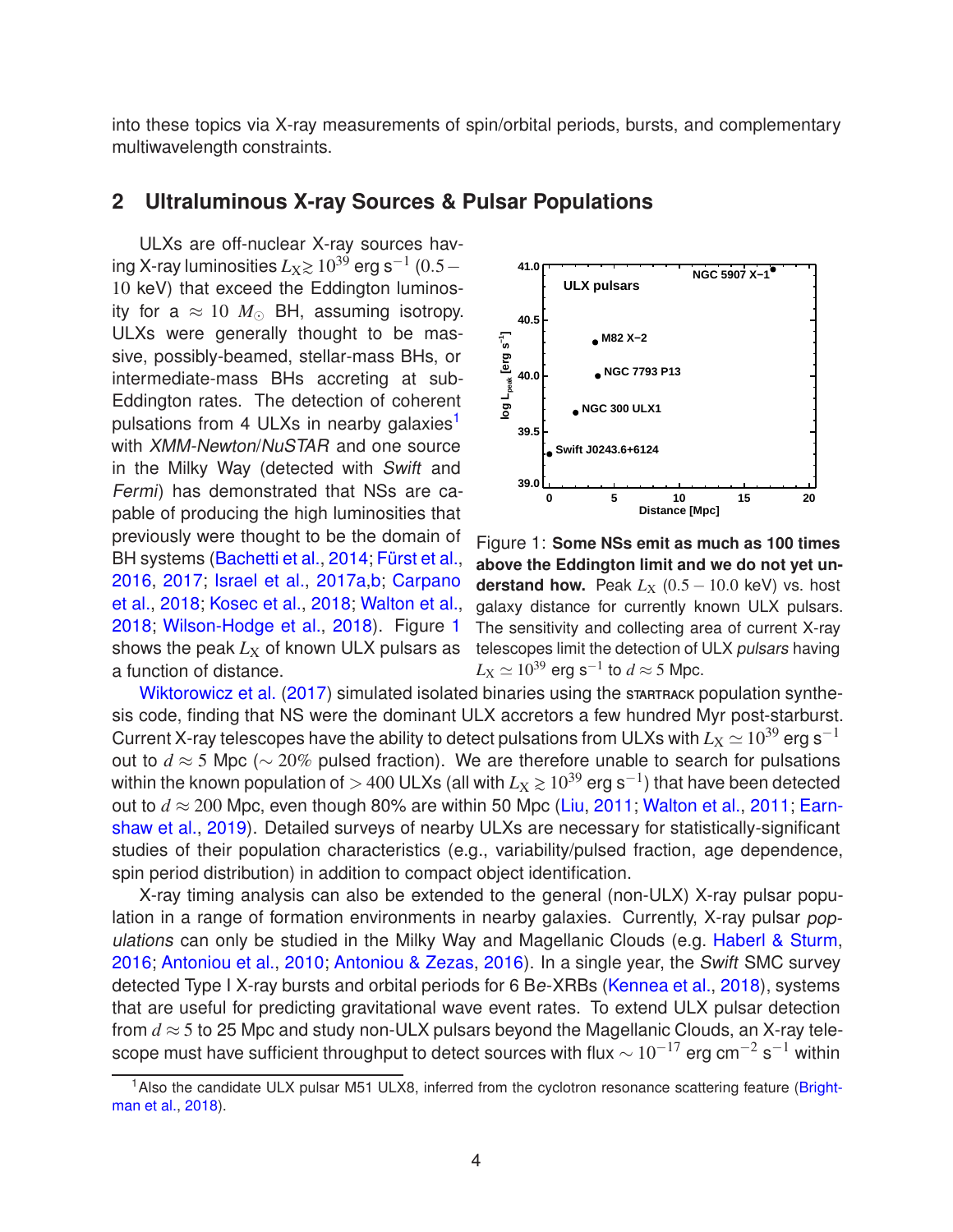200 ks, as well as a large field of view ( $\sim$   $0.5$  deg $^2)$  for efficient surveys of galaxies with large angular sizes (e.g., M31 and the Magellanic Clouds), and a  $\leq 5''$  PSF HEW to avoid confusion in star-forming regions.

#### **3 Wolf-Rayet XRBs & Massive Stellar-Mass BH Production**

LIGO/Virgo have now discovered seven binary BH mergers with pre-merger (individual BH) masses  $\gtrsim$  30  $M_{\odot}$  [\(](#page-8-15)The LIGO Scientific Collaboration et al., [2018](#page-8-15)). These are comparable to the most massive known<sup>[2](#page-4-0)</sup> stellar-mass BHs Cyg X-1 and M33 X-7 ( $\sim$  15 *M*<sub>⊙</sub>, [Orosz et al. 2007](#page-8-16), [2011](#page-8-17)). When looking for gravitational wave progenitor populations, massive BH XRBs with orbital periods less than  $\sim$  1.5 days are excellent candidates, as they will mer[ge within a Hubble time \(](#page-8-18)van den Heuvel et al., [2017\)](#page-8-18). Likely candidates for this scenario include Wolf-Rayet (WR) XRBs, which constitute a subclass of HMXBs that have a WR star as their donor, for which, to date, there are only four confirmed examples, namely [Galactic source Cyg X-3 \(](#page-8-19)van Kerkwijk et al., [1996](#page-8-19)) and three additional extragalactic candidates (e.g. [Esposito et al.](#page-7-19), [2015](#page-7-19)). Fig. [2](#page-4-1) shows WR XRB orbital periods compared to host galaxy distance.



<span id="page-4-1"></span>Figure 2: The confirmed (blue) and candidate (red) Wolf-Rayet BH-XRBs in the Universe. Shown is their orbital period vs. distance of the host galaxy. WR XRBs below the horizontal line at ~ 1.5 days are expected to form a BH-BH binary and merge within a Hubble time.

Since WR stars will likely end their lives as BHs, a census of BHs in WR XRB systems is critical to understanding how the Universe is able to produce massive BH mergers. This census can be accomplished by identifying and confirming more of these unique systems in the nearby Universe with next-generation X-ray observations/surveys. [van den Heuvel et al.](#page-8-18) [\(2017](#page-8-18)) estimated that the Milky Way should have  $\sim$  10 WR XRBs, about half of which should have luminosities at the Cyg X-3 level (survey completeness throughout the Galactic plane likely hampers detection for other WR XRBs). Due to comparable host environments (star-forming regions) and count rates necessary for detection of ULX pulsations and WR XRB orbital periods, an X-ray telescope with the specifications described in Section [2](#page-3-2) is required. This would expand the available detection volume by a factor of 100 to  $d \approx 20$  Mpc, sufficient to create a statistically significant sample of WR XRBs via orbital period measurements. Currently, obtaining BH masses is hampered by the difficulty of measuring optical absorption lines to determine the radial velocity amplitude. Future 30-m class telescopes will enable such measurements for many of these systems. Populating the BH mass distribution will put important constraints on supernova explosions by identifying the range of potential remnant masses and gravitational

<span id="page-4-0"></span><sup>&</sup>lt;sup>2</sup>BH masses for IC 10 X-1 and NGC 300 X-1 were likely overestimated [\(Laycock et al.](#page-7-20), [2015a](#page-7-20)[,b;](#page-7-21) [Binder et al.,](#page-7-22) [2015](#page-7-22)).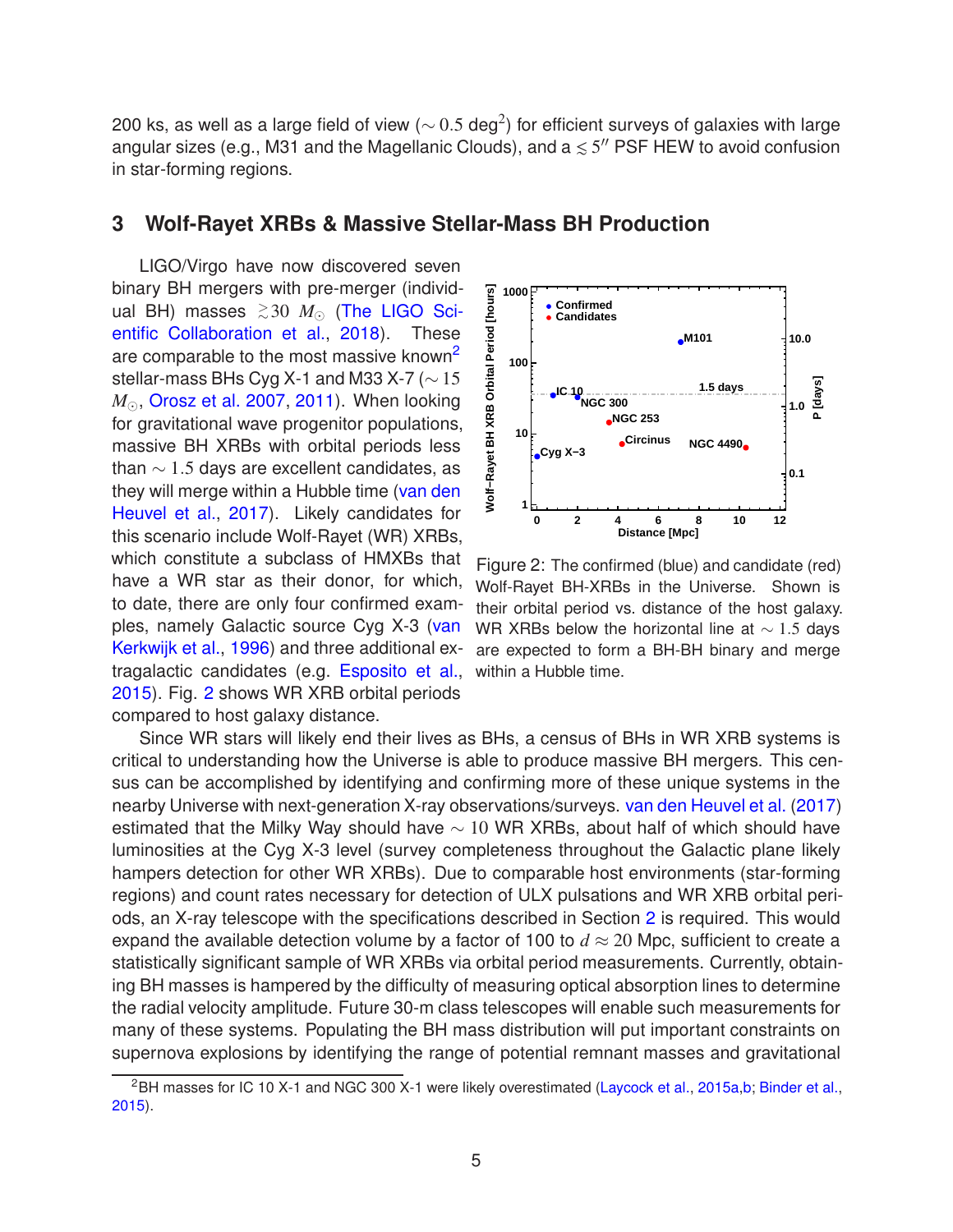wave events via BH masses in XRBs.

#### **4 Stochastic Ultraluminous Bursts**

XRBs are known to be highly transient sources, where the phenomenology for state tran-sitions [\(e.g., quiescence to outburst\) in BH and NS systems has been well studied \(e.g.](#page-8-20) Maccarone, [2003](#page-8-20); [McClintock & Remillard,](#page-8-21) [2006;](#page-8-21) [Done et al.](#page-7-23), [2007;](#page-7-23) [Church et al.](#page-7-24), [2014;](#page-7-24) Tetarenko et al., [2016\)](#page-8-22). However, outliers have been identified among the extragalactic population that [present new c](#page-7-25)hallenges to explaining their behavior.

Irwin et al. [\(2016\)](#page-7-25) recently discovered ultraluminous X-ray bursts in two ultracompact companions of nearby elliptical galaxies in archival Chandra/XMM-Newton data. The flares had rise times of  $< 1$  min and decay times of  $\sim 1$  hr, with peak  $L_{\rm X}$  of  $10^{40-41}$  erg s<sup>-1</sup>. Five other similar flaring sources have been detected by Chandra [\(Sivakoff et al.,](#page-8-23) [2005](#page-8-23); [Sun et al.](#page-8-24), [2013;](#page-8-24) [Jonker et al.](#page-7-26), [2013](#page-7-26); [Glennie et al.,](#page-7-27) [2015;](#page-7-27) [Bauer et al.](#page-7-28), [2017](#page-7-28)). These flares are reminiscent of the mysterious transient extragalactic fast radio bursts.

What leads to seemingly stochastic ultraluminous bursts from X-ray sources? Potential explanations include tidal stripping of a white dwarf onto an intermediate-mass BH, an X-ray afterglow from an off-axis short-duration gamma-ray burst, or a low-luminosity gamma-ray burst at high-redshift [\(Bauer et al.,](#page-7-28) [2017](#page-7-28); [Shen](#page-8-25), [2019\)](#page-8-25). However, none of these scenarios can completely explain all the properties of these sources. Identifying the accreting compact object in these burst sources is the first step to understanding the physical mechanisms responsible for this behavior. Any X-ray time domain instrument capable of studying ULXs, pulsars, or WR XRBs will also be able to detect ultraluminous bursts in pointed observations and/or sensitive surveys of nearby galaxies.

# **5 Multiwavelength Connections**

When combined with X-ray observations, multiwavelength data will enhance studies of the various XRB source classes discussed. For ULXs, optical and infrared photometric/spectroscopic observations have been used to confirm ULX distances, counterparts, and probe the surrounding environment (e.g. [Moon et al.,](#page-8-26) [2011](#page-8-26); [Heida et al.](#page-7-29), [2015,](#page-7-29) [2016](#page-7-30); [Binder et al.](#page-7-31), [2018\)](#page-7-31). For instance, JWST will be able to study the obscured star-forming regions surrounding ULXs and Wolf-Rayet XRBs, drawing parallels between local dwarf starburst galaxies and reionization-era analogues<sup>[3](#page-5-0)</sup>. In the optical, the Large Synoptic Survey Telescope (LSST; expected first light in 2021; start of 10-year all-sky survey in 2022) will detect  $\sim 10^7$  transient sources per night in the *ugrizy* filters. [Johnson et al.](#page-7-32) [\(2019](#page-7-32)) predict that ∼ 18% of Galactic LMXBs will have their orbital periods (in the range of 10 min to 50 days) determined from LSST variability data. Difference imaging using LSST data will also help to identify counterparts to transient X-ray sources (e.g., previous work in M31; [Williams et al.](#page-8-27), [2004](#page-8-27); [Barnard et al.,](#page-7-33) [2012,](#page-7-33) [2015\)](#page-7-34), which can then be used to estimate orbital periods from the optical/X-ray flux ratio [\(Revnivtsev et al.](#page-8-28), [2012](#page-8-28)). High-cadence optical observations are thus a powerful tool that can be used to help determine compact object types. At radio wavelengths, next-generation radio telescopes having

<span id="page-5-0"></span><sup>&</sup>lt;sup>3</sup>See white paper by Basu-Zych et al. regarding heating of the early intergalactic medium by HMXBs.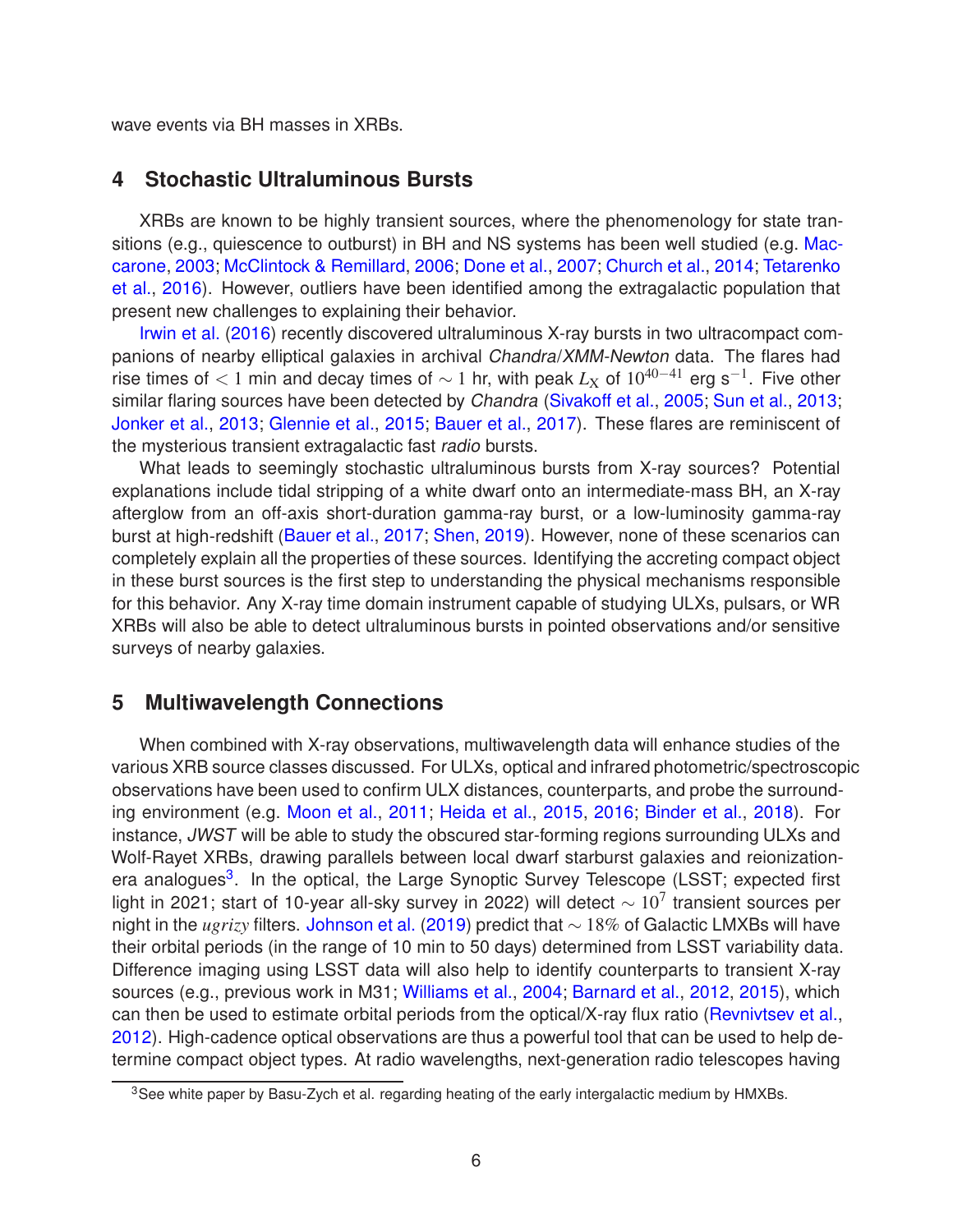an order of magnitude increase in sensitivity will make nearby galaxy monitoring campaigns feasible, and at the very least offer precise astrometric follow-up for luminous XRBs/outbursts. However, all multiwavelength approaches require X-ray detection of sources to identify XRB candidates.

Lastly, future gravitational wave detections in well-studied nearby galaxies will advance our understanding of progenitor populations and environments conducive to these events. For example, the NS-NS merger GW170817 observed by LIGO/VIRGO was also detected as a short gamma-ray burst by Fermi [\(Abbott et al.,](#page-7-35) [2017](#page-7-35), [2019](#page-7-36)) and at X-ray wavelengths by Chandra 9 days after merger [\(Haggard et al.](#page-7-37), [2017](#page-7-37); [Troja et al.](#page-8-29), [2017\)](#page-8-29), corresponding to a likely off-axis orientation.

# **6 Experimental Requirement Necessary to Answer Key Question**

A combination of X-ray observatories with unique instrumental specifications are required to address the fundamental questions outlined here. For deep surveys of, e.g., nearby galaxies and the Galactic Center, a combination of  $\sim$  1 ms time resolution to detect pulsations, a large field of view ( $\sim 0.5$  deg<sup>2</sup>) and collecting area (> 1 m<sup>2</sup> at 1 keV) for efficient surveys, and moderate to exquisite angular resolution  $(55'$  PSF HEW to resolve nearby point sources in crowded fields) will be required to transform our understanding of XRB populations at  $\sim$  $0.1-10$  keV energies.

Finally, we should also point out that sub-luminous outbursts from BH and NS populations, such as very fast X-ray transients (VFXTs, e.g., [Degenaar & Wijnands,](#page-7-38) [2009;](#page-7-38) [Degenaar et al.](#page-7-39), [2015](#page-7-39)) and supergiant fast X-ray transients (SFXTs, e.g., [Sguera et al.](#page-8-30), [2005,](#page-8-30) [2006](#page-8-31)) are important in addressing our science goals. This motivates the need for a transient X-ray monitor having a large field of view ( $> 5000$  deg<sup>2</sup>), rapid response time ( $< 1$  hr) for follow-up, sensitivity of  $\sim 10^{-8}$  erg cm<sup>-2</sup> s<sup>-1</sup> in 1 s to detect bursts in the Milky Way and nearby galaxies, angular resolution of ∼ 1 ′ to aid with localization, optimized time resolution and collecting area for timing studies and to mitigate pile-up for bright Galactic source populations, and hard X-ray capability in the  $\sim 1 - 100$  keV energy range to probe obscured sources. These specifications will be especially useful for time domain studies of transients given the wealth of all-sky multiwavelength data in the coming decade.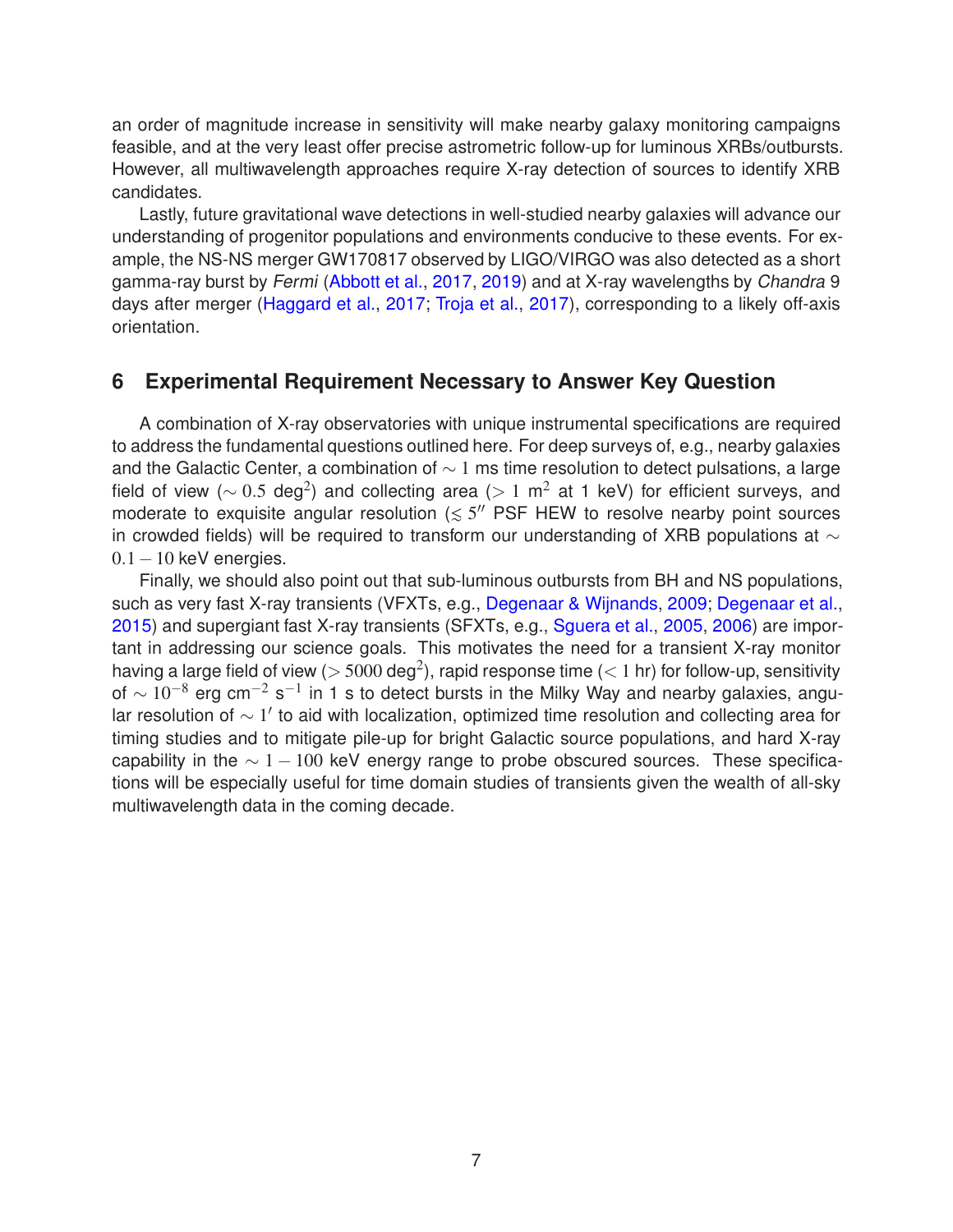## **References**

<span id="page-7-39"></span><span id="page-7-38"></span><span id="page-7-37"></span><span id="page-7-36"></span><span id="page-7-35"></span><span id="page-7-34"></span><span id="page-7-33"></span><span id="page-7-32"></span><span id="page-7-31"></span><span id="page-7-30"></span><span id="page-7-29"></span><span id="page-7-28"></span><span id="page-7-27"></span><span id="page-7-26"></span><span id="page-7-25"></span><span id="page-7-24"></span><span id="page-7-23"></span><span id="page-7-22"></span><span id="page-7-21"></span><span id="page-7-20"></span><span id="page-7-19"></span><span id="page-7-18"></span><span id="page-7-17"></span><span id="page-7-16"></span><span id="page-7-15"></span><span id="page-7-14"></span><span id="page-7-13"></span><span id="page-7-12"></span><span id="page-7-11"></span><span id="page-7-10"></span><span id="page-7-9"></span><span id="page-7-8"></span><span id="page-7-7"></span><span id="page-7-6"></span><span id="page-7-5"></span><span id="page-7-4"></span><span id="page-7-3"></span><span id="page-7-2"></span><span id="page-7-1"></span><span id="page-7-0"></span>Abbott, B. P., Abbott, R., Abbott, T. D., et al. 2017, [ApJ,](http://dx.doi.org/10.3847/2041-8213/aa91c9) [848, L12](http://adsabs.harvard.edu/abs/2017ApJ...848L..12A) —. 2019, [Physical Review X,](http://dx.doi.org/10.1103/PhysRevX.9.011001) [9, 011001](http://adsabs.harvard.edu/abs/2019PhRvX...9a1001A) Antoniou, V., & Zezas, A. 2016, [MNRAS,](http://dx.doi.org/10.1093/mnras/stw167) [459, 528](http://adsabs.harvard.edu/abs/2016MNRAS.459..528A) Antoniou, V., Zezas, A., Hatzidimitriou, D., & Kalogera, V. 2010, [ApJ,](http://dx.doi.org/10.1088/2041-8205/716/2/L140) [716, L140](http://adsabs.harvard.edu/abs/2010ApJ...716L.140A) Bachetti, M., Harrison, F. A., Walton, D. J., et al. 2014, [Nature,](http://dx.doi.org/10.1038/nature13791) [514, 202](http://adsabs.harvard.edu/abs/2014Natur.514..202B) Barnard, R., Galache, J. L., Garcia, M. R., et al. 2012, [ApJ,](http://dx.doi.org/10.1088/0004-637X/756/1/32) [756, 32](http://adsabs.harvard.edu/abs/2012ApJ...756...32B) Barnard, R., Garcia, M. R., & Murray, S. S. 2015, [MNRAS,](http://dx.doi.org/10.1093/mnras/stv551) [449, 3426](http://adsabs.harvard.edu/abs/2015MNRAS.449.3426B) Basu-Zych, A. R., Lehmer, B., Fragos, T., et al. 2016, [ApJ,](http://dx.doi.org/10.3847/0004-637X/818/2/140) [818, 140](http://adsabs.harvard.edu/abs/2016ApJ...818..140B) Bauer, F. E., Treister, E., Schawinski, K., et al. 2017, [MNRAS,](http://dx.doi.org/10.1093/mnras/stx417) [467, 4841](http://adsabs.harvard.edu/abs/2017MNRAS.467.4841B) Binder, B., Gross, J., Williams, B. F., & Simons, D. 2015, [MNRAS,](http://dx.doi.org/10.1093/mnras/stv1305) [451, 4471](http://adsabs.harvard.edu/abs/2015MNRAS.451.4471B) Binder, B., Levesque, E. M., & Dorn-Wallenstein, T. 2018, [ApJ,](http://dx.doi.org/10.3847/1538-4357/aad3bd) [863, 141](http://adsabs.harvard.edu/abs/2018ApJ...863..141B) Brightman, M., Harrison, F. A., Fürst, F., et al. 2018, [Nature Astronomy,](http://dx.doi.org/10.1038/s41550-018-0391-6) [2, 312](http://adsabs.harvard.edu/abs/2018NatAs...2..312B) Carpano, S., Haberl, F., Maitra, C., & Vasilopoulos, G. 2018, [MNRAS,](http://dx.doi.org/10.1093/mnrasl/sly030) [476, L45](http://adsabs.harvard.edu/abs/2018MNRAS.476L..45C) Church, M. J., Gibiec, A., & Bałucińska-Church, M. 2014, [MNRAS,](http://dx.doi.org/10.1093/mnras/stt2364) [438, 2784](http://adsabs.harvard.edu/abs/2014MNRAS.438.2784C) Das, A., Mesinger, A., Pallottini, A., Ferrara, A., & Wise, J. H. 2017, [MNRAS,](http://dx.doi.org/10.1093/mnras/stx943) [469, 1166](http://adsabs.harvard.edu/abs/2017MNRAS.469.1166D) Degenaar, N., & Wijnands, R. 2009, [A&A,](http://dx.doi.org/10.1051/0004-6361:200810654) [495, 547](http://adsabs.harvard.edu/abs/2009A%26A...495..547D) Degenaar, N., Wijnands, R., Miller, J. M., et al. 2015, [Journal of High Energy Astrophysics,](http://dx.doi.org/10.1016/j.jheap.2015.03.005) 7, 137 Done, C., Gierliński, M., & Kubota, A. 2007, [A&A Rev.,](http://dx.doi.org/10.1007/s00159-007-0006-1) [15, 1](http://adsabs.harvard.edu/abs/2007A%26ARv..15....1D) Earnshaw, H. P., Roberts, T. P., Middleton, M. J., Walton, D. J., & Mateos, S. 2019, [MNRAS,](http://dx.doi.org/10.1093/mnras/sty3403) [483, 5554](https://ui.adsabs.harvard.edu/#abs/2019MNRAS.483.5554E) Esposito, P., Israel, G. L., Milisavljevic, D., et al. 2015, [MNRAS,](http://dx.doi.org/10.1093/mnras/stv1379) [452, 1112](http://adsabs.harvard.edu/abs/2015MNRAS.452.1112E) Fragos, T., Lehmer, B. D., Naoz, S., Zezas, A., & Basu-Zych, A. 2013, [ApJ,](http://dx.doi.org/10.1088/2041-8205/776/2/L31) [776, L31](http://adsabs.harvard.edu/abs/2013ApJ...776L..31F) Fürst, F., Walton, D. J., Stern, D., et al. 2017, [ApJ,](http://dx.doi.org/10.3847/1538-4357/834/1/77) [834, 77](http://adsabs.harvard.edu/abs/2017ApJ...834...77F) Fürst, F., Walton, D. J., Harrison, F. A., et al. 2016, [ApJ,](http://dx.doi.org/10.3847/2041-8205/831/2/L14) [831, L14](http://adsabs.harvard.edu/abs/2016ApJ...831L..14F) Glennie, A., Jonker, P. G., Fender, R. P., Nagayama, T., & Pretorius, M. L. 2015, [MNRAS,](http://dx.doi.org/10.1093/mnras/stv801) 450, 3765 Haberl, F., & Sturm, R. 2016, [A&A,](http://dx.doi.org/10.1051/0004-6361/201527326) [586, A81](http://adsabs.harvard.edu/abs/2016A%26A...586A..81H) Haggard, D., Nynka, M., Ruan, J. J., et al. 2017, [ApJ,](http://dx.doi.org/10.3847/2041-8213/aa8ede) [848, L25](http://adsabs.harvard.edu/abs/2017ApJ...848L..25H) Heida, M., Jonker, P. G., Torres, M. A. P., et al. 2016, [MNRAS,](http://dx.doi.org/10.1093/mnras/stw695) [459, 771](http://adsabs.harvard.edu/abs/2016MNRAS.459..771H) Heida, M., Torres, M. A. P., Jonker, P. G., et al. 2015, [MNRAS,](http://dx.doi.org/10.1093/mnras/stv1853) [453, 3510](http://adsabs.harvard.edu/abs/2015MNRAS.453.3510H) Irwin, J. A., Maksym, W. P., Sivakoff, G. R., et al. 2016, [Nature,](http://dx.doi.org/10.1038/nature19822) [538, 356](http://adsabs.harvard.edu/abs/2016Natur.538..356I) Israel, G. L., Belfiore, A., Stella, L., et al. 2017a, [Science,](http://dx.doi.org/10.1126/science.aai8635) [355, 817](http://adsabs.harvard.edu/abs/2017Sci...355..817I) Israel, G. L., Papitto, A., Esposito, P., et al. 2017b, [MNRAS,](http://dx.doi.org/10.1093/mnrasl/slw218) [466, L48](http://adsabs.harvard.edu/abs/2017MNRAS.466L..48I) Johnson, M. A. C., Gandhi, P., Chapman, A. P., et al. 2019, [MNRAS,](http://dx.doi.org/10.1093/mnras/sty3466) [484, 19](http://adsabs.harvard.edu/abs/2019MNRAS.484...19J) Jonker, P. G., Glennie, A., Heida, M., et al. 2013, [ApJ,](http://dx.doi.org/10.1088/0004-637X/779/1/14) [779, 14](http://adsabs.harvard.edu/abs/2013ApJ...779...14J) Kennea, J. A., Coe, M. J., Evans, P. A., Waters, J., & Jasko, R. E. 2018, [ApJ,](http://dx.doi.org/10.3847/1538-4357/aae839) [868, 47](http://adsabs.harvard.edu/abs/2018ApJ...868...47K) Kosec, P., Pinto, C., Walton, D. J., et al. 2018, [MNRAS,](http://dx.doi.org/10.1093/mnras/sty1626) [479, 3978](http://adsabs.harvard.edu/abs/2018MNRAS.479.3978K) Laycock, S. G. T., Cappallo, R. C., & Moro, M. J. 2015a, [MNRAS,](http://dx.doi.org/10.1093/mnras/stu2151) [446, 1399](http://adsabs.harvard.edu/abs/2015MNRAS.446.1399L) Laycock, S. G. T., Maccarone, T. J., & Christodoulou, D. M. 2015b, [MNRAS,](http://dx.doi.org/10.1093/mnrasl/slv082) [452, L31](http://adsabs.harvard.edu/abs/2015MNRAS.452L..31L) Lehmer, B. D., Alexander, D. M., Bauer, F. E., et al. 2010, [ApJ,](http://dx.doi.org/10.1088/0004-637X/724/1/559) [724, 559](http://adsabs.harvard.edu/abs/2010ApJ...724..559L) Lehmer, B. D., Berkeley, M., Zezas, A., et al. 2014, [ApJ,](http://dx.doi.org/10.1088/0004-637X/789/1/52) [789, 52](http://adsabs.harvard.edu/abs/2014ApJ...789...52L) Liu, J. 2011, [ApJS,](http://dx.doi.org/10.1088/0067-0049/192/1/10) [192, 10](http://adsabs.harvard.edu/abs/2011ApJS..192...10L)